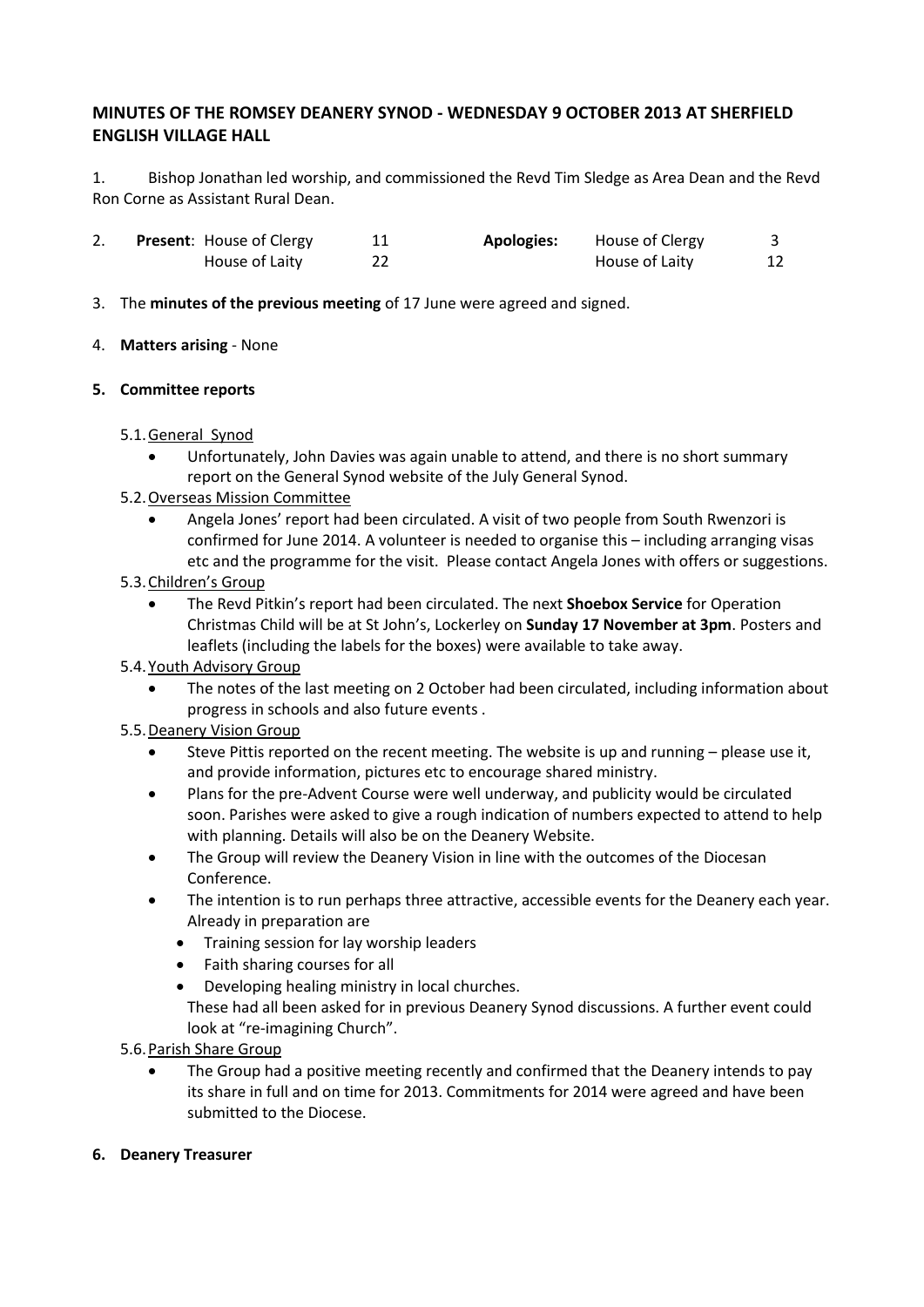6.1.Garry Hedley was unable to continue with this role due to other commitments. Information about the work involved (including approximate workload) was circulated with papers for the meeting and volunteers or nominations are invited. Please let any member of the Standing Committee know if you are able to help or can suggest any likely candidates for this important role. We need to have someone in place in time for the February Synod.

## **7. Report from Diocesan Synod Conference – September 2013**

- 7.1. Those who attended the Conference each gave a summary of one aspect of the Conference.
- 7.2. David Livermore, who is a member of Houghton church, and also the Chairman of Diocesan Finance and Property, gave an overview. He explained that Diocesan Conferences happen every three years, but this year Bishop Tim wanted something different. The event ran from  $3 - 6$ September at the Hayes Christian Conference Centre, at Swanwick in Derbyshire and was attended by about 200 people made up of Synod members and others from the Diocese including a number of young people. The Conference had 5 aims –
	- To endorse the overall ministry of the Diocese
	- To agree priorities for mission this was achieved in three working sessions
	- To agree the principle of a Diocesan rule of life
	- To endorse the Theology of Christian giving
	- To accept a 3-year budget.

All five issues were put to the vote and passed by acclamation

- 7.3. Sarah Boothman explained that the hall for this meeting was arranged with members sitting around tables to give members a flavour of the Conference, which had used this format. All delegates were allocated to a table, which mixed people by area, age, gender and type of church. Each table had a host to facilitate discussion. This helped to ensure people felt involved, because they quickly got to know a small group of people. Tables were given opportunities for five minute discussions on points raised by speakers. Other discussions were conducted in "world cafe" style, in which the table cloth was used to note down points, then all table members except the host moved on to other tables, and shared views, and the host summarised the findings to new table members who then shared additional views. However, it was clear that there was considerable consensus, perhaps as a result of the amount of prayer – before and during presentations and discussions.
- 7.4. Jane Thompson reported on the three hour-long bible-based teaching sessions by Bishop Tom Wright, on the theme of our call to be a Missionary Diocese. Jane's summary of that teaching is attached at Annex 1 for perusal.
- 7.5. Maddie Sumsion spoke about the worship in which the whole conference was immersed. Worship was described as "the place where heaven and earth overlap", and we should approach it with expectation. A huge range of worship was offered – traditional and less familiar forms, including Compline at the end of each day. There were presentations from pioneer pastors, which are available to view from the Diocesan Website [http://vimeo.com/user14041210.](http://vimeo.com/user14041210) Delegates were challenged to find what works where we live, to reach those whom "traditional church" does not reach.
- 7.6. The Revd James Pitkin presented the four motions which were adopted by the Conference. These, with a short explanation are at Annex 2.
	- $\bullet$
	- Diocesan Rule of Life yet to be fleshed out
	- Theology of Giving there had been good consensus on the theology and principles of giving, but disagreement among delegates about what such giving should look like – for example how share should be allocated.
	- Three year budget this would allow the Diocese to plan ahead, and also to some extent give parishes a feel for what would be required in share in future years.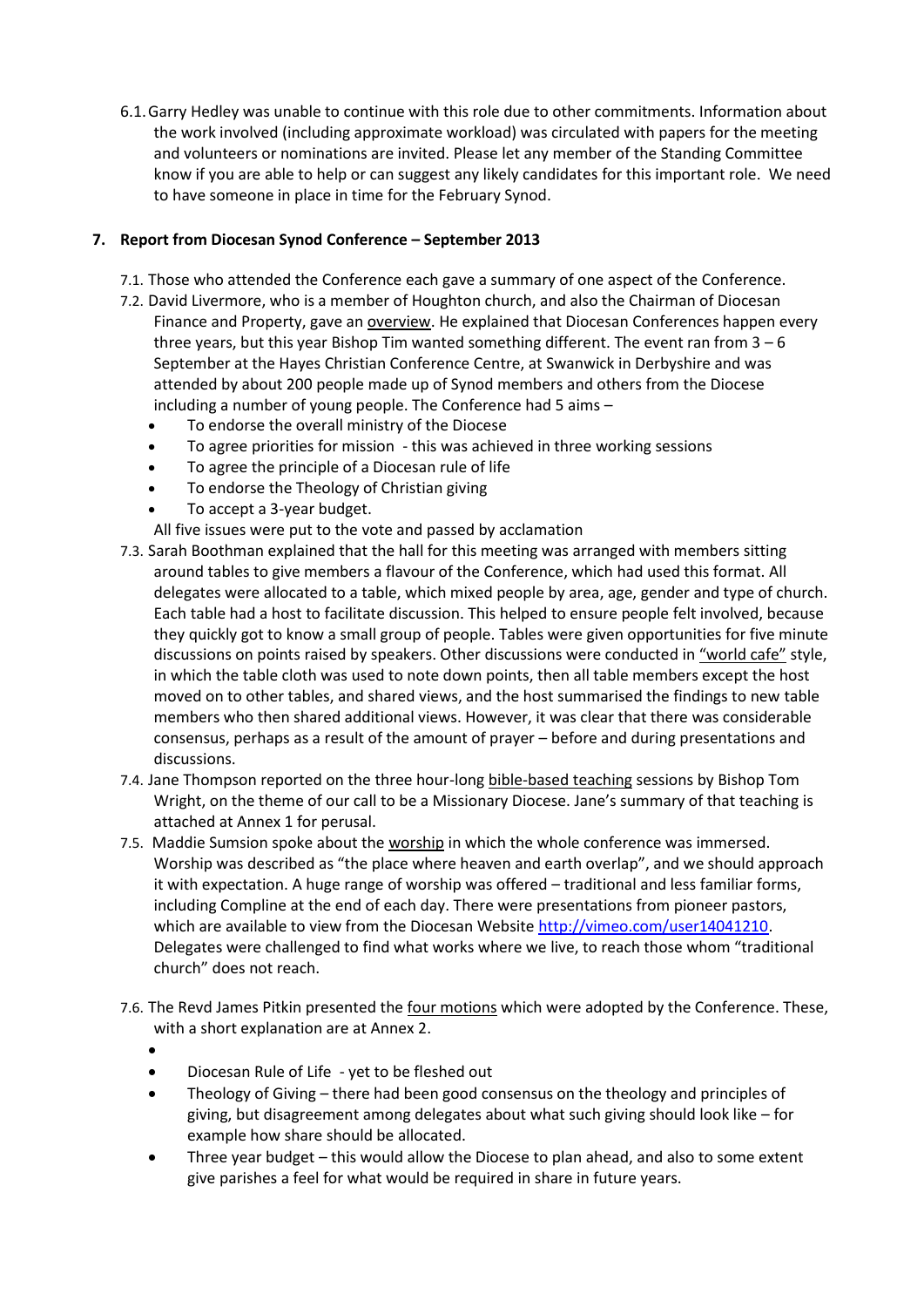- Outcomes of Mission and Discipleship review one of the recommendations was already being actioned: some of the Mission staff would be relocating from Old Alresford Place to Wolvesey in about three weeks time, to allow closer working with Bishop Tim.
- 7.7. The Revd Tim Sledge summarized the strategic priorities adopted by the Conference, and linked these to the priorities we have already discussed and agreed for our Deanery Vision (See separate document Annex 3 for more details).
	- Growing authentic disciples we need to be salt and light in our communities and the world; to put our heads above the parapet; to go out into the world.
	- Re-imagining Church every community needs a Christian community, but our churches do not relate to many people; we need to explore new ways for relating to those we are currently missing;
	- Social transformation Archbishop Justin has set an example, with his engagement with the pay-day lenders issue;
	- Sacrificial giving not just money, but all our resources.
- 8. These were a mandate for all of our churches, and not just for this year, but setting the direction of travel for many years to come. Tim described these priorities as mannequins which we need to clothe, by adopting and adapting them locally. The Diocese would be issuing more material, which could be used for further discussion and development at future meetings of the Synod.
- 9. Each table was then asked to discuss one of the four priorities:
	- What inspires you about the Conference and its outcomes?
	- What are we doing already?
	- What worries/fears do you have?
- 10. The following points were made:
	- 10.1. Growing disciples
		- We need encouragement if we are to go out confidently and courageously to share our faith.
		- We need to be creative. Wellow are planning to use a fund raising/stewardship campaign to also meet new people, identify needs.
		- Deanery vision wording "whole-hearted and whole life disciples" preferred to the term "authentic disciples".
- 11. We are all responsible. This is exciting but also frightening!
	- 11.1. Re-imagining church
		- Stockbridge church has an opening to re-engage with young people at Test Valley School and the primary school. While there are currently insufficient resources to do so, there was a recognition that this opportunity should be taken while it lasts.
		- With small numbers of young people in rural areas, it is difficult to provide support more resources are needed.
		- Romsey is developing a range of services Way in, Sundays@4, which is aimed at young families who don't otherwise come to church providing a non-threatening environment. A discussion group meets at Cafe Nero.
		- We struggle to find people to do all the things that need doing. Training is needed.
		- We should pray that specific needs are met.
	- 11.2. Social Transformation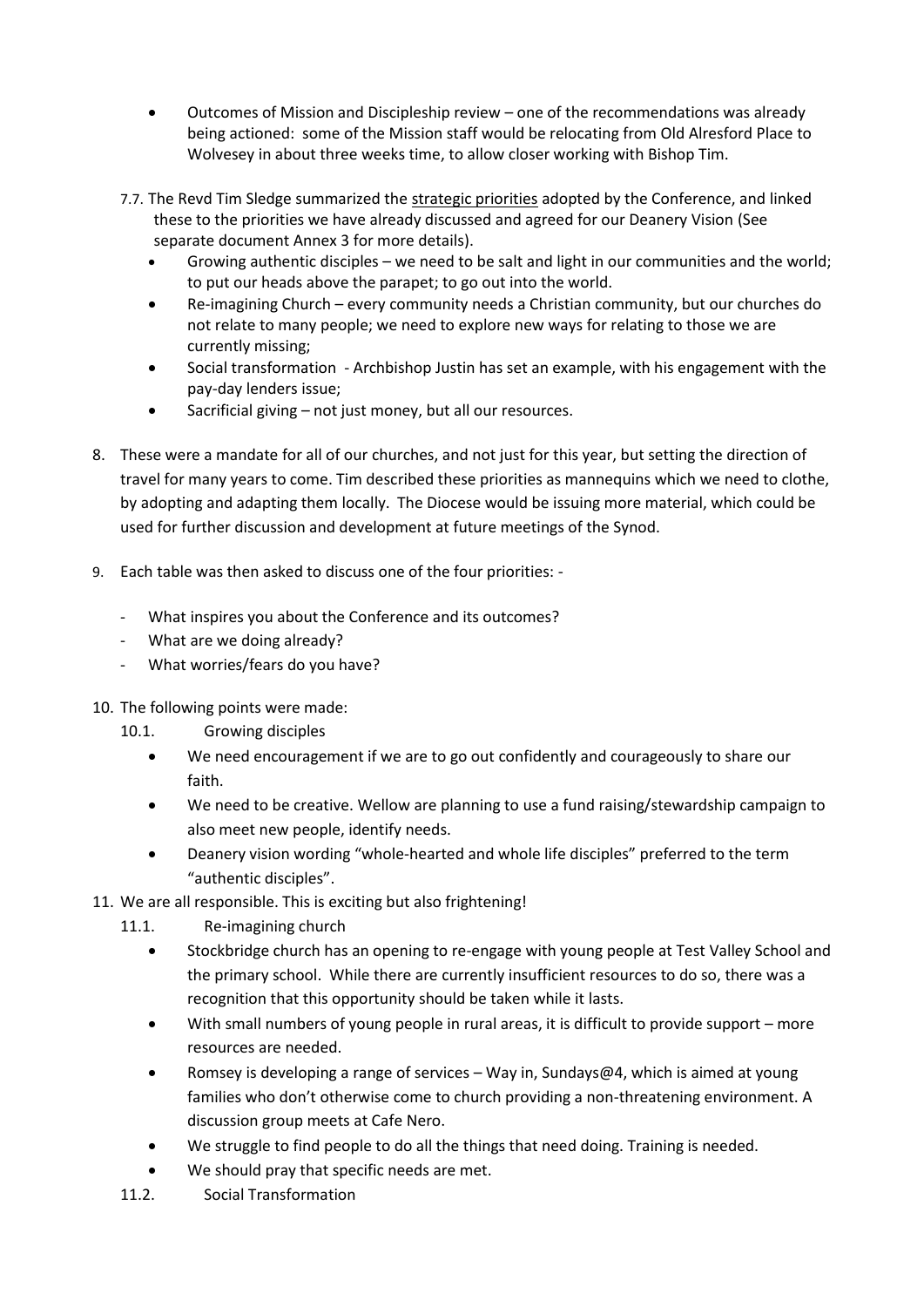- The Deanery Vision focussed on local initiatives, whereas the Diocesan Conference seemed to be looking to the wider world. Perhaps by addressing local needs in practical ways, we can free others to address the bigger picture.
- This is easier to co-ordinate in bigger villages than in scattered rural communities.
- Not a new idea, but good to be reminded.
- 11.3. Sacrificial giving
	- Excited by the challenge of looking after our lovely environment.
	- Considered twinning of urban and rural areas
	- Need to consider imaginative use of our church buildings for communities, homeless
	- Worried about continuing demands for more money this needs to be explained.
	- Any "pruning" needs to be sensitively done.
- 12. In summarising the challenge from the Conference, Tim gave the illustration of re-building an aeroplane while it is still flying. We have churches which we need to maintain and continue to run, and look after our existing congregations, but we have at the same time a major overhaul to carry out.
- 13. See<http://www.winchester.anglican.org/diocesan-life/2013-conference/> for papers and more information.
- **14. Closing prayers** were led by Sarah Boothman (Lay co-Chairman)
- 15. **Date of Next Meeting:** Wednesday **12 February 2014** at Romsey Church Rooms.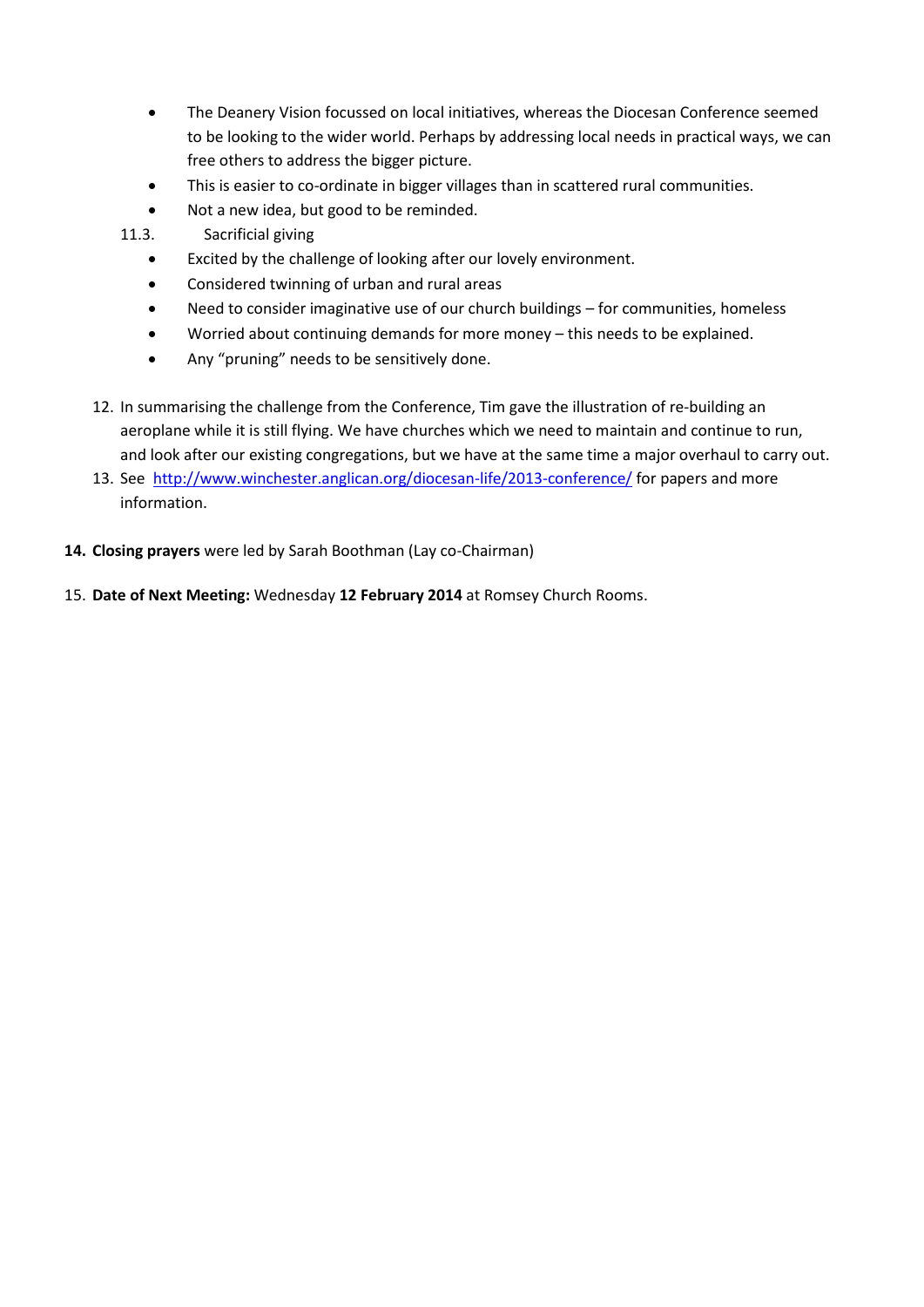#### **Annex 1**

## **Bible-based teaching by Bishop Tom Wright**

We had the enormous privilege of hearing Bishop Tom Wright address the conference three times.

Each time we were amazed and challenged by the depth of insight that he brought to scripture; we were also absolutely captivated as he shared his understanding of God's call on us to be a missionary diocese: As the Father sent me so I send you!

Here are some nuggets:

- Try to read scripture missionally!
- The resurrection is the turning point of all world history, church is to be both transforming society and evangelistic.
- God is sovereign and we are mirrors angled to reflect God to the world and then the groaning and moaning of the world to God.
- In Ezekiel we see the powerful image where the temple is restored. When the glory of the Lord returned to the temple the river flowed out of it, making even the Dead Sea fresh.
- So it is when God's glory touches earth, it flows in and out of the temple, in and out of our churches.
- It is possible to meet doubters half way, but we need to recognize that half of the problem is that the doubts they express are in us as well.
- The Kingdom of God is not just going to heaven, the whole world is now God's holy land, the Holy Spirit is with us now like God's presence was in the Old Testament tabernacle.
- Which means that that Salvation is God's gift not just to the church but through the church and on out to the world. We are going to need strategies to work out how to be and do this in our culturally confused society. It'll be costly but we become most our true selves by being most like God. We need to be: lovers, forgivers, givers.
- The last scene in Bible is about the new Jerusalem coming to earth but that isn't just in the future … you and I get to practice being the real new you and me right NOW.
- The river, in Revelation, is flowing out, as the river did out of the temple but now it is flowing out of our hearts.
- This is a project not a tableau!
- God is the heart surgeon, He is in the business of changing hearts. So our worship life must be real it should be the means whereby heaven and earth mysteriously overlap. Our worship life is not an escape it must fit the reality.
- People don't want Christianity they want spirituality.
- Do things differently, discern the difference between when it is gospel and when just tradition.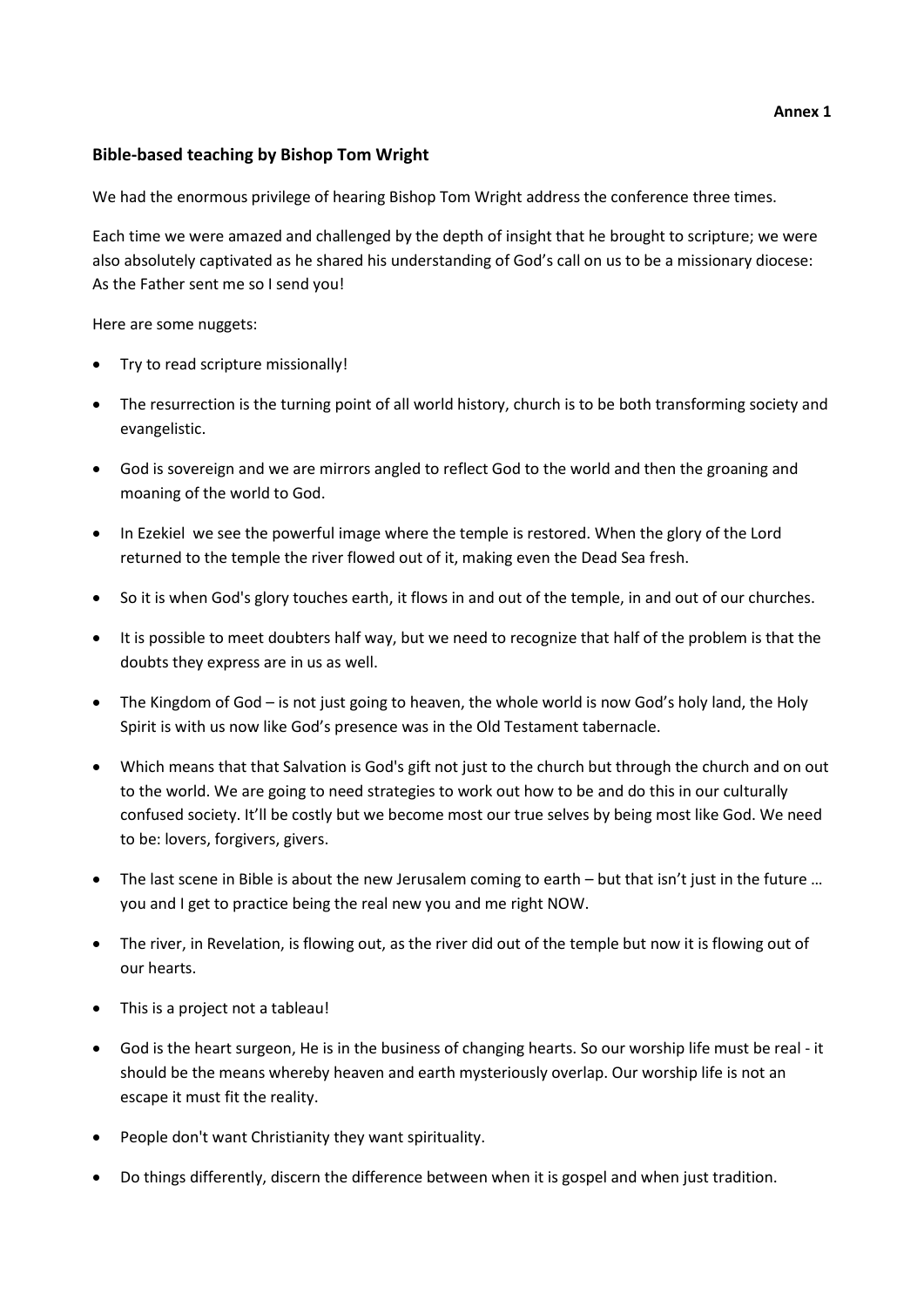- We, the church, are part of the recruitment for the royal priesthood, we are His image bearers, made for relationships but they are difficult; we will know pain pastorally and personally.
- So if we are to be involved in the church's ministry and mission it will be far tougher but also far more glorious than we think it will.
- Thank God we don't have to get it all right before God does anything.

As the Father sent me so I send you!

Let's start living the mission of Jesus NOW!